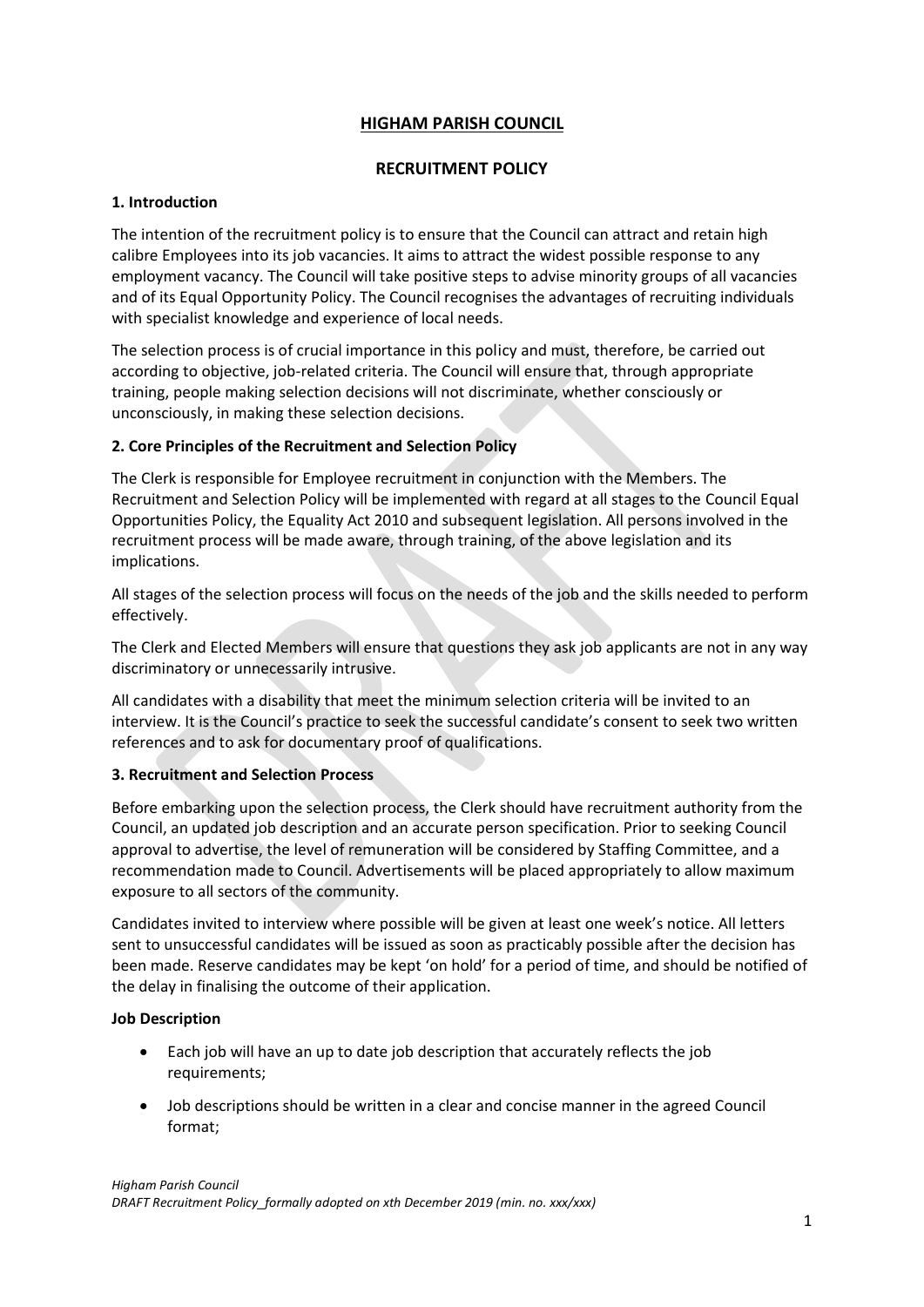- Job descriptions should be reviewed and discussed prior to the commencement of the recruitment action;
- Where appropriate the equal rights dimension of service provision should be included;

### **Person Specification**

- A person specification will be prepared for every job description reflecting the skills and qualities required to undertake the job;
- Personnel specifications should be reviewed prior to the recruitment action. A standard format together with guidance on usage will be issued separately;
- Criteria contained in the specification should be strictly relevant to the requirements of the job. The criteria should not be unnecessarily restrictive so as to exclude particular disadvantaged groups, since this may be viewed as indirect discrimination and therefore unlawful;
- All stated requirements must be clearly justifiable in terms of the principal function of the job vacancy, literacy, numeracy, qualifications, age and educational level achieved;
- If the job is to work directly with members of ethnic minorities in promoting their welfare or providing personal services, it may be considered a genuine occupational qualification for a post.

## **5. Attracting a Field of Applicants**

- Publicity material must reflect the Equal Opportunity Policy;
- Advertisements should be approved by the Council prior to being circulated in the public domain;
- Publicity material should, where thought desirable, be translated into ethnic minority languages;
- All job vacancies must be widely circulated to all ethnic minority groups in Nottinghamshire and if appropriate elsewhere;
- Where necessary, use should be made of the ethnic minority press;
- Advertisements must be clear and unambiguous, so that applicants will be able to determine their own suitability.

#### **Application Forms**

- Only Council application forms should be used for recruitment purposes which should include a section on equality monitoring
- Assistance should be offered to candidates to complete any sections of the form if required;
- Information on application forms must be transferred to the recruitment monitoring forms;

#### **6. Short listing**

• Short listing must only be based on the information contained in the application form and any covering letter using the job person specification and the job description elements as the criteria;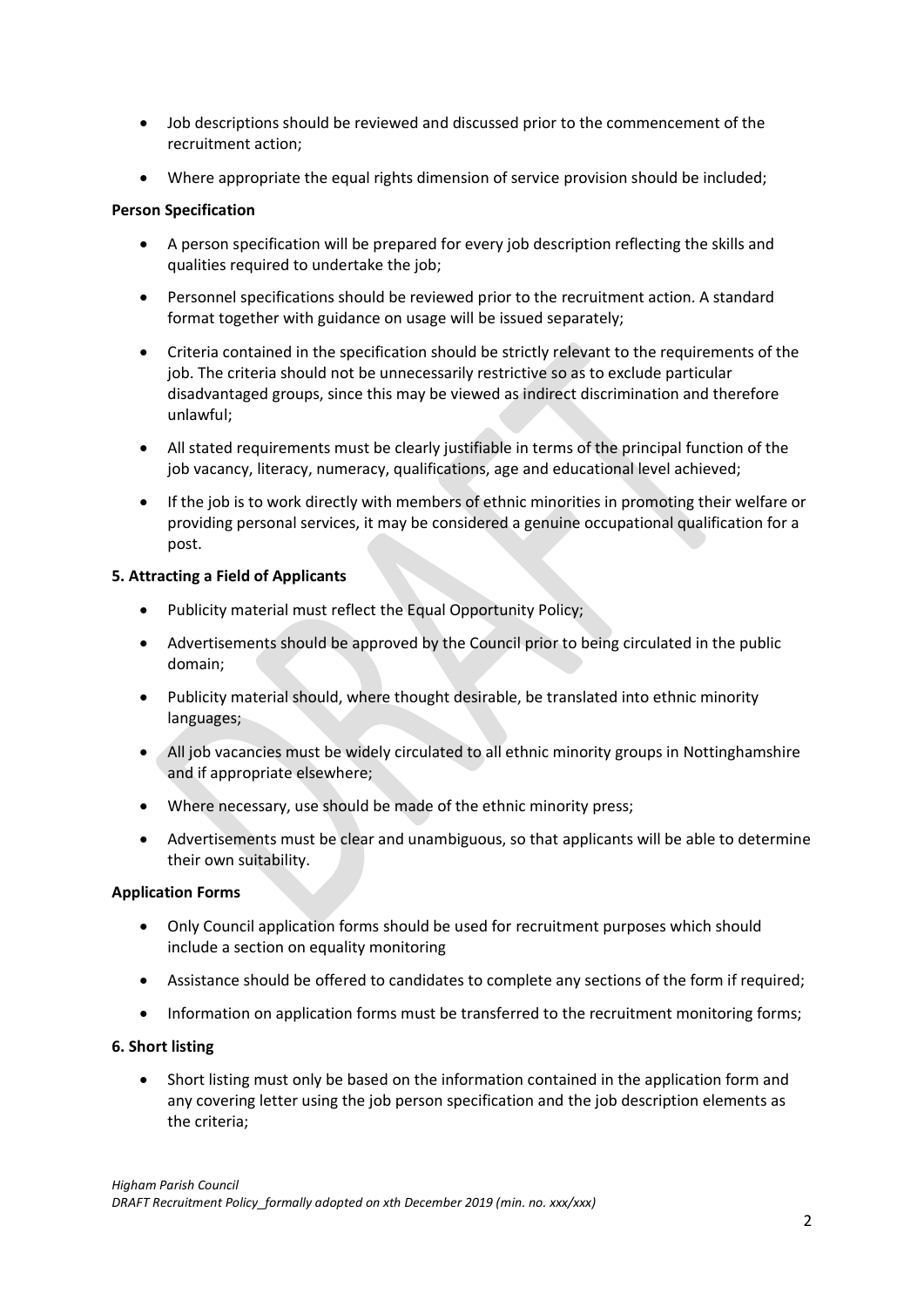- The criteria for short listing must be consistently applied to all applicants;
- The application form should not be used as a test of literacy unless a high standard of literacy is required as a genuine requirement of the job;
- If academic qualifications are one of the criteria for initial selection they should not be unnecessarily high for the particular job. Assumptions must not be made about the standard of overseas qualifications;
- There should be no unnecessary or unreasonable restrictions on the numbers to be shortlisted;
- Any disabled applicant that meets the minimum requirements for the job should be shortlisted;
- Reasons for not meeting the shortlist must be recorded for incorporation within the monitoring process;
- Original copies of educational/academic/qualification certificates or documents should be brought to interview.

## **7. Selection Interview**

- All people responsible for short listing and interviewing should receive training in the appropriate techniques, and such training should include the equal opportunities dimension. No selection interview shall take place without someone that has received such training and is aware of the relevant legislation, in attendance;
- At least three people should sit on an interview panel;
- Interviewers must keep adequate notes of the interview in order to be able to make a fair comparison between candidates. This will be recorded on an interview report form;
- In determining whether or not a candidate is to be progressed to the next stage, interviewers may only consider factors relevant to the job requirements. If for any reason a candidate does not possess a certain requirement for a job, but is nevertheless short listed for interview, the candidate should not be subsequently declined solely on the grounds of not possessing that requirement. Reasons for unsuccessful candidates should be recorded for incorporation into the recruitment monitoring process;
- All application forms and interview notes should be kept for six months after the end of recruitment action. Monitoring forms should be kept indefinitely;
- The interview should be a vehicle to promote the Equal Opportunity Policy and to test candidates' views on it. Views expressed should form part of the criteria for selection/nonselection;
- If any member of an interview panel feels that discrimination has occurred in the selection process, the matter must be reported immediately to the Chair of the Panel/Council. No selection decision should be made until the issue is resolved;
- Candidates of all ethnicities/ethnic backgrounds should not be asked questions that could be seen as directly or indirectly discriminatory, e.g. questions which test their understanding of 'U.K. Customs'. Neither should their fluency in the English language be used as a selection criterion unless it is a bona fide requirement of the job;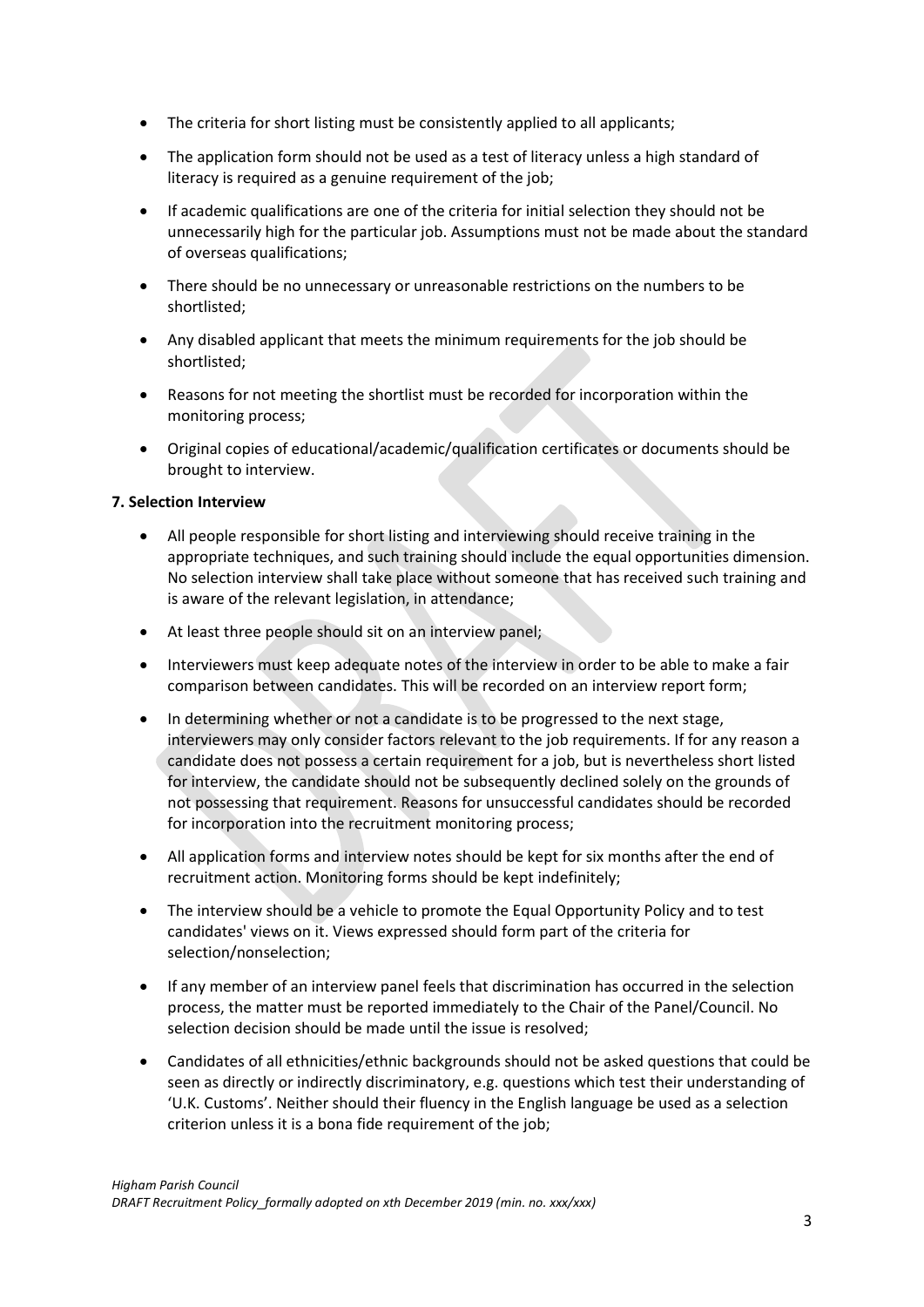- Selection decisions must not be influenced either by the traditional racial or sexual profile of the previous post-holder;
- Informal interviews must not take place unless they are clearly part of the approved or agreed selection process for all short listed candidates.

## **8. Letters of Appointment**

- Appointment letters should contain the following statement: "As an Employee of the Council you will be required actively to pursue the Council's policies on Equal Opportunities and Race Relations and to undergo any training associated with this";
- The appointment letter should also be accompanied by a copy, which the applicant is required to sign and return to indicate acceptance of the job offered, and which is retained in the personal record. This should include the following: "I have read and understood the Council's Equal Opportunity Policy, and acknowledge that the offer of employment is made subject to my agreement actively to pursue that policy during the course of my employment and to undergo any training associated with this";
- If letters to unsuccessful candidates state reasons for non-selection, then these must be valid. Unsuccessful candidate letters should also indicate to candidates the name and telephone number of the person to contact if further information or feedback is required;
- Reasons for non-selection should be given to candidates if requested. The reasons will be those stated on the recruitment monitoring form;
- All appointments will be subject to receiving two satisfactory references, one of which must be from the most recent Employer or educational institution. If satisfactory references are not received, the Council may terminate the employment relationship.

#### **9. Records**

All records of job applicants and interview notes should be kept for a minimum of 12 months. These must be held in accordance with the Data Protection Act 1998, which requires records to be accurate and stored confidentially.

#### **10. Retention and Development**

The Council's strategy is to ensure all staff remain motivated in the working environment. This is done by way of regular meetings where everyone has their input listened to and they are clearly informed of business updates.

Staff development is enhanced by the way of regular internal/external training courses on subjects that are relevant to the business and also to personally develop their own working skills.

Every individual receives regular reviews where personal progress is discussed along with the individual's requirements to further enhance their work and working environment. Every individual who decides to leave the Council will receive an exit interview. The results of the interview can be used as feedback into the business to enhance staff retention.

#### **11. Monitoring**

The Clerk is accountable for the Recruitment and Selection Policy. The Clerk will monitor the implementation and effectiveness of the policy, and provide regular monitoring reports to the Council.